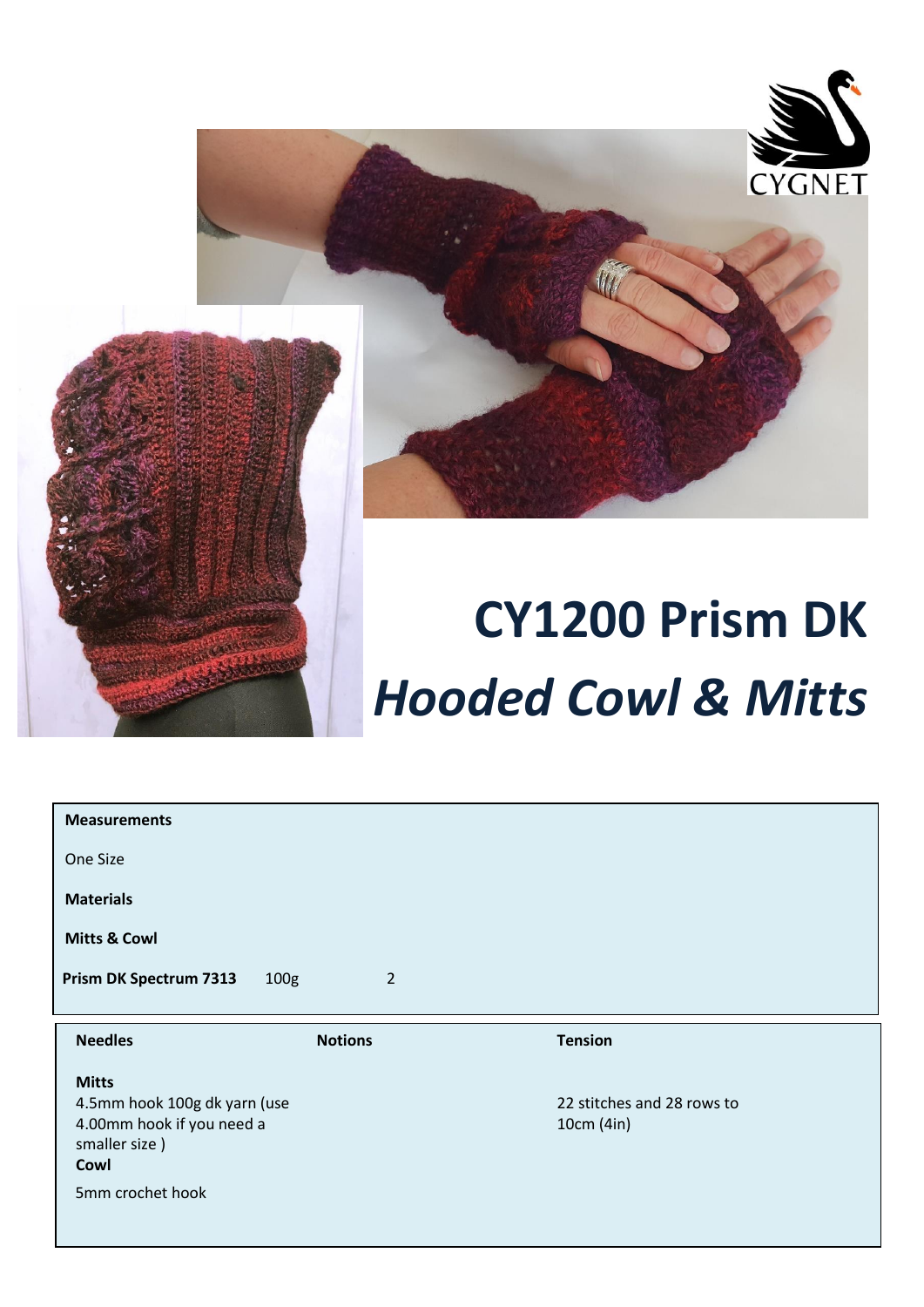| <b>Abbreviations and stitches</b>                                                                                                                                |                                                                                                                                                                                          |  |
|------------------------------------------------------------------------------------------------------------------------------------------------------------------|------------------------------------------------------------------------------------------------------------------------------------------------------------------------------------------|--|
| ch                                                                                                                                                               | chain                                                                                                                                                                                    |  |
| col                                                                                                                                                              | colour                                                                                                                                                                                   |  |
| double crochet (US single crochet) insert hook into next stitch, yarn over, pull yarn though the stitch,<br>dc<br>yarn over, pull yarn though two loops on hook. |                                                                                                                                                                                          |  |
| sk                                                                                                                                                               | <b>Skip</b>                                                                                                                                                                              |  |
| st                                                                                                                                                               | stitch                                                                                                                                                                                   |  |
| tr                                                                                                                                                               | treble crochet (US double crochet) yarn over, insert hook into the next stitch, yarn over, pull yarn<br>through 2 loops on the hook, yarn over, pull yarn through two loops on the hook. |  |
| yo                                                                                                                                                               | yarn over                                                                                                                                                                                |  |
| <b>BISt</b>                                                                                                                                                      | Blanket Stitch 1dc and 2 tr in the same stitch.                                                                                                                                          |  |

## **Mitts**

Chain 39 , join chain

Chain 3 , 1 trb into each chain until end join with a sl st

1 st row 3 chain , 1dtr/rf round next stitch, 1 tr into next stitch, miss 3 stitches , 1 ttr into next 3 stitches, going behind last 3ttrs work 1ttr into each of the missed 3 stitches. 1tr into next stitch, 1dtr/rf into next stitch, 1 tr into next stitch. Miss next 3 stitches, 1 ttr into next 3 stitches, going in front of the last 3ttrs but not catching them, work 1ttr into each of 3 stitches just missed, 1 tr into next stitch, 1 dtr/rf round next stitch, 1 tr into next stitch, repeat across row doing a tr into last 3 chain at end of row. Join with a sl st to 3chain , turn

Repeat this last row for until you have 8 rows of pattern ,.turn

3 chain 1 trb until end sl st to.top.of.3.chain do.not.turn 3 chain 2trtog,.1 trb , repeat rpund join with sl st to.top of 3 chain

3 chain 1 tr in each st until.end join with sl.st to.top of 3 chain

Repeat last row until ypuha e 12 rows fasten off weave in end

You can use one on the gaps in

## **Hooded Cowl**

Chain 96

1trb into 3<sup>rd</sup> chain from hook, I treble into each chain till end (95)

3 chain , work a trb into back loop only of stitch until end of row

Continue work the same until you have 16 rows

1 st row 3 chain , 1dtr/rf round next stitch, 1 tr into next stitch, miss 3 stitches , 1 ttr into next 3 stitches, going behind last 3ttrs work 1ttr into each of the missed 3 stitches. 1tr into next stitch,

1dtr/rf into next stitch, 1 tr into next stitch. Miss next 3 stitches, 1 ttr into next 3 stitches, going in front of the last 3ttrs but not catching them, work 1ttr into each of 3 stitches just missed, 1 tr into next stitch, 1 dtr/rf round next stitch, 1 tr into next stitch, repeat across row doing a tr into last 3 chain at end of row.

 $2^{nd}$  row as  $1^{st}$  row except work 1 dtr/rb instead of rf to keep the raised row to the front

3<sup>rd</sup>-6<sup>th</sup> row repeat row 1 & 2

7 th row 1 chain, 1dc ito each stitch across , fasten off

Cuff – chain 102

1tr in 3<sup>rd</sup> chain from hook, 1 tr in each chain until end

3 chain 1 trb into back loop only repeat until end

Repeat this row for 12 rows finish off.

Make up